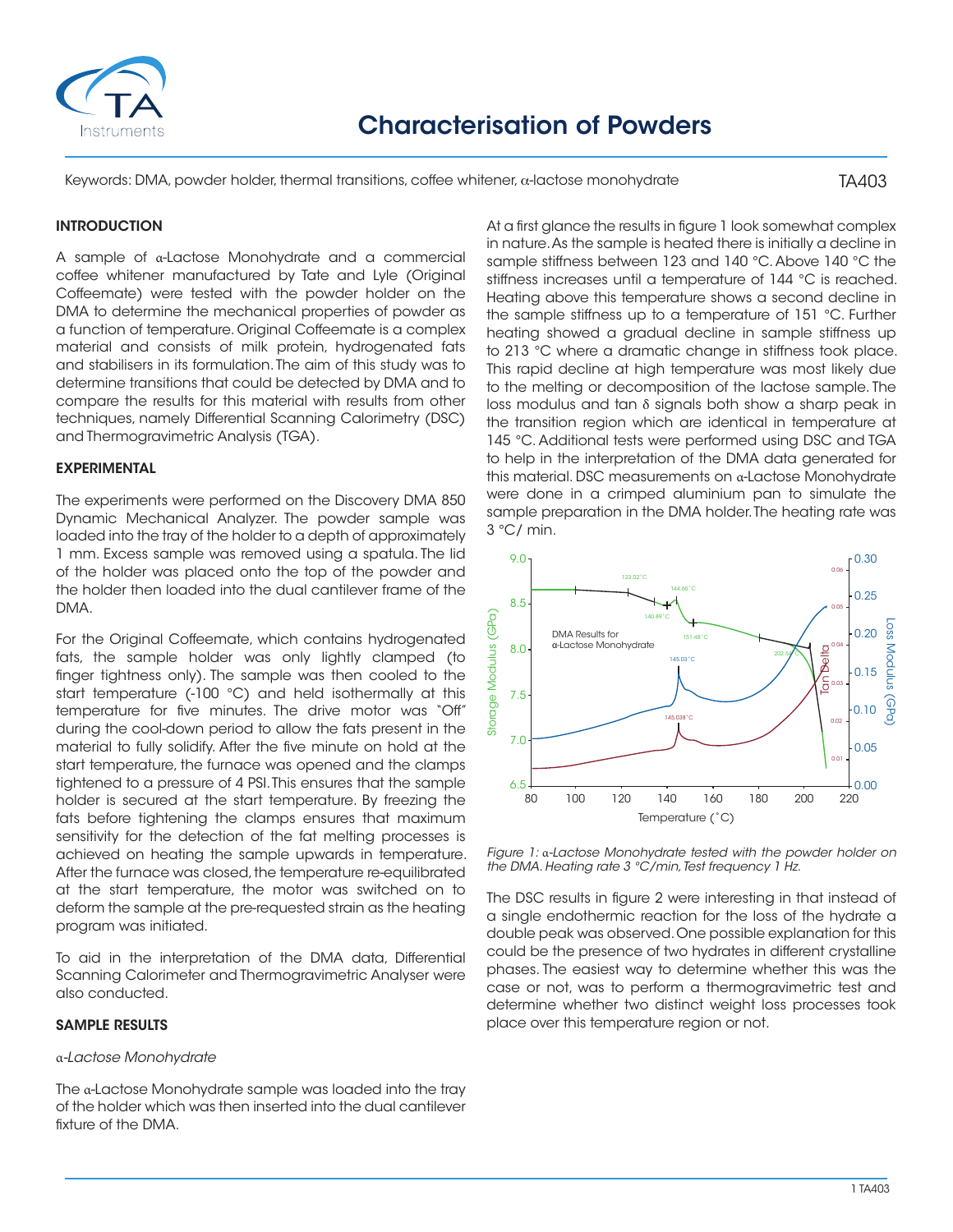

*Figure 2: DSC trace of* α*-Lactose Monohydrate*

The TGA results in figure 3 clearly show that the hydrate comes off in a single step which leads to the following explanation of the DMA trace.



*Figure 3: TGA trace of* α*-Lactose Monohydrate.*

The sample stiffness as measured by the DMA initially declines as the hydrate is evolved on heating. This would be expected because as the hydrate comes off, there will be a volume reduction of the sample which will lead to a reduction in pressure being applied to the sample via the top plate of the holder and hence a decline in stiffness will occur.

The loss of the hydrate leads to a re-ordering process. This process takes place simultaneously with the hydrate loss. This is observed in the DSC trace as an exothermic peak midway between the endothermic response observed for the hydrate loss.

The re-ordering process is detected readily by the DMA data and is found to cause an increase in stiffness. This could indicate that re-ordering will lead to an increase of the overall sample volume, which would respond in the DMA as an increase in measured stiffness.

The TGA data clearly show that the hydrate loss takes place as a single step. There is no "double" weight loss observed in the transition region and this therefore gives further evidence that are-crystallisation is taking place within the hydrate loss.

When the DMA, DSC and TGA data are overlaid the interpretation becomes somewhat simpler. The curve overlay in figure 4 gives a clearer insight as to the processes that are taking place within this sample on heating.



*Figure 4: Overlay of DMA, TGA and DSC traces for* α*-Lactose Monohydrate.*

The overlay is conclusive in that it shows the decline in stiffness for the hydrate loss taking place over the same temperature range as that observed by TGA and DSC. There is also excellent agreement between the DSC and DMA data in terms of the measured end point of the re-ordering process which was identified as 144 °C by both techniques. The other interesting point to note is that after the completion of the re-ordering process the rate of decline in the sample stiffness increases, possibly indicating a more rapid loss of hydrate as a consequence of this re-ordering process.

### *Original Coffeemate*

Figure 5 shows the DMA results obtained on the Original Coffeemate powder sample in a temperature ramp.



*Figure 5: DMA trace of the Original Coffeemate performed at a heating rate of 3 °C/min and a test frequency of 1 Hz.*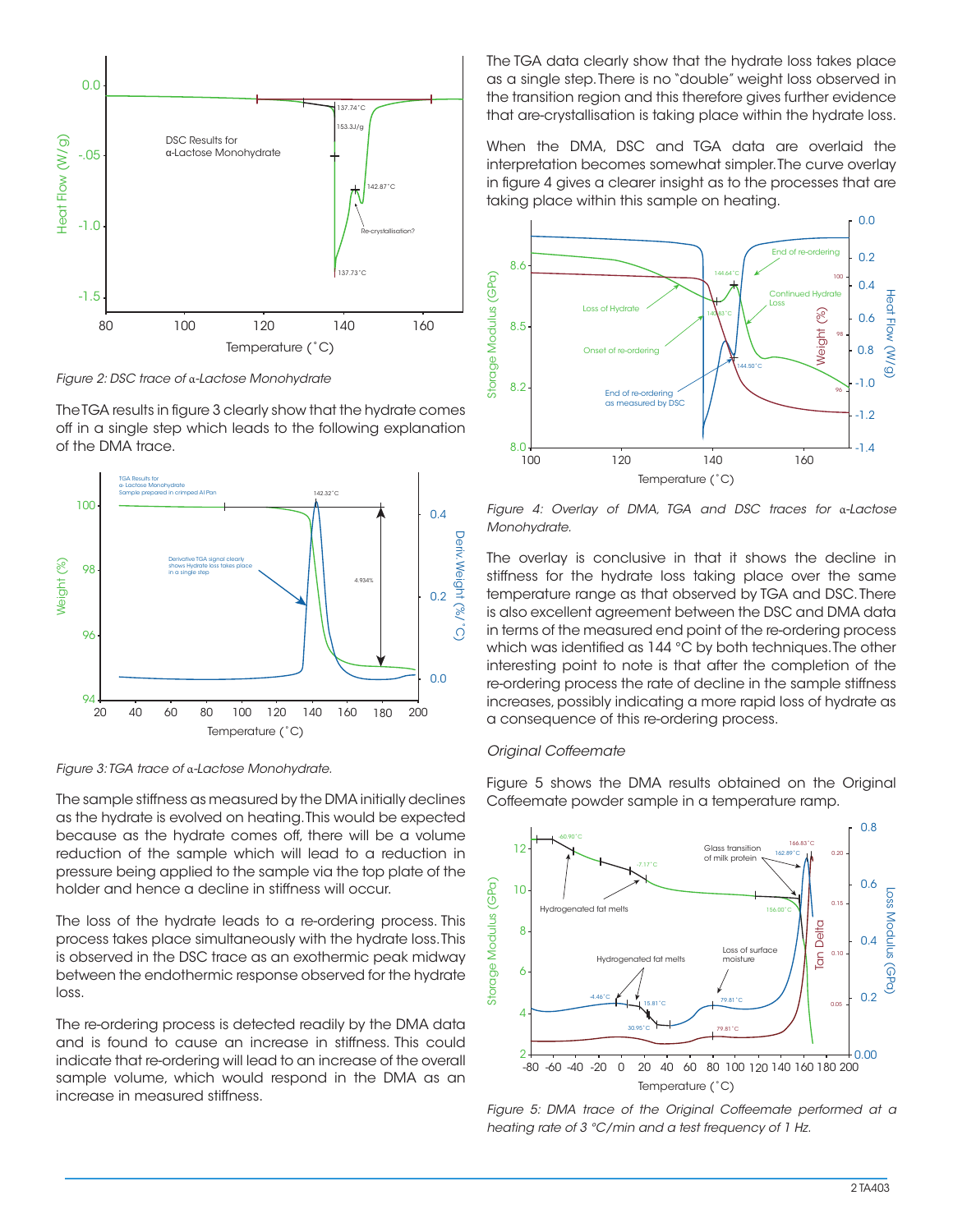The storage modulus signal (which is qualitative in nature since it is a combined response of the holder and the loaded powder) shows two distinct softening phases between -60 °C and 40 °C which can be attributed to the melting of the hydrogenated fats on heating. Between 60 °C and 110 °C, peaks are observed in the loss modulus and tan  $\delta$ signals and the temperature of these peaks are identical which would indicate that the response in this region is most likely due to dehydration or loss of surface water from the powder particles. At approximately 156 °C there is a rapid decline in the measured storage modulus of the powder which could be attributed to the glass transition of the milk protein being passed through. The storage modulus is a measure of stiffness and when a material is heated through its glass transition the stiffness declines significantly as the material transforms from a glassy rigid state to a rubbery soft state. The peaks that are observed in the loss modulus and tan δ signals are significant in magnitude which indicates softening of the main or continuous phase of this product. The fact that the peaks are offset also indicates that this transition is indeed second order in nature, such as a glass transition.

Figure 6 is an expanded view of the region where suspected loss of free surface water from the powder particles is taking place.



*Figure 6: Expanded view of the trace of the Original Coffeemate powder in the region between 40 and 120 °C, where free water loss is expected.*

This expanded view shows a step decline in the storage modulus between 77 °C and 103 °C which can be attributed to the loss of surface moisture from the powder. As the water is evolved the sample volume will reduce and this will cause a drop in the pressure exerted on the powder inside the holder leading to the trend observed in figure 6. The peak alignment in the loss modulus and tan  $\delta$  signals is also indicative of a dehydration process or volatile loss from the powder. In order to prove that this is in fact a response due to volatile loss, a fresh sample of Original Coffeemate was investigated by thermogravimetric analysis. The sample was analysed in an open aluminium DSC crucible. The TGA experiment was performed at the same heating rate as that utilised for the DMA experiment and a flowing Nitrogen purge gas was used to sweep the volatiles evolved to atmosphere. The DMA test was also performed in a flowing gas atmosphere since cold nitrogen gas is driven onto the dual cantilever configuration for cooling purposes. In addition the air supply that is used to drive the air bearing system of the DMA enters the base of the furnace chamber and flows through the measuring region.

Figure 7 shows an overlay of the TGA and DMA experiments performed on the Original Coffeemate powder investigated.



*Figure 7: Overlay of the TGA and DMA experiments performed on the Original Coffeemate powder*

This result clearly shows that by TGA a volatile content of approximately 3.9% of the starting mass was calculated. The DMA result indicates that the stiffness decline takes place in the region where the rate of volatile loss was most significant (when looking to the TGA data). There is an offset between the volatile loss detection between the two techniques because for the TGA experiment, the sample was run in an open crucible whereas with the DMA holder a lid is used to contain the sample and this will typically cause volatile losses to be driven to higher temperatures because of the restriction in the ability of the volatiles to evolve freely. However, the TGA conclusively shows that there is a volatile component to the material and the effects of this can be detected by DMA as a drop in the measured sample stiffness because of the volume reduction that takes place during this reaction.

The Original Coffeemate sample was also investigated using the DSC to see what level of correlation could be observed between the DMA and DSC data. The sample was run in an open crucible in the DSC at the same heating rate used for the DMA measurement and with a flowing nitrogen atmosphere through the DSC cell.

Figure 8 shows the DSC data and an overlay with the DMA data for the Original Coffeemate.

The fat melts are clearly detected by both the holder and the DSC. The main fat melt corresponds well with the significant step decline observed in the storage modulus and the signal drop observed in the loss modulus and tan  $\delta$  signals. The peaks observed in the loss modulus and tan  $\delta$  signals at around 80 °C correspond to the loss of surface moisture and compares well with the maximum seen in the DSC endotherm for this volatile loss process.